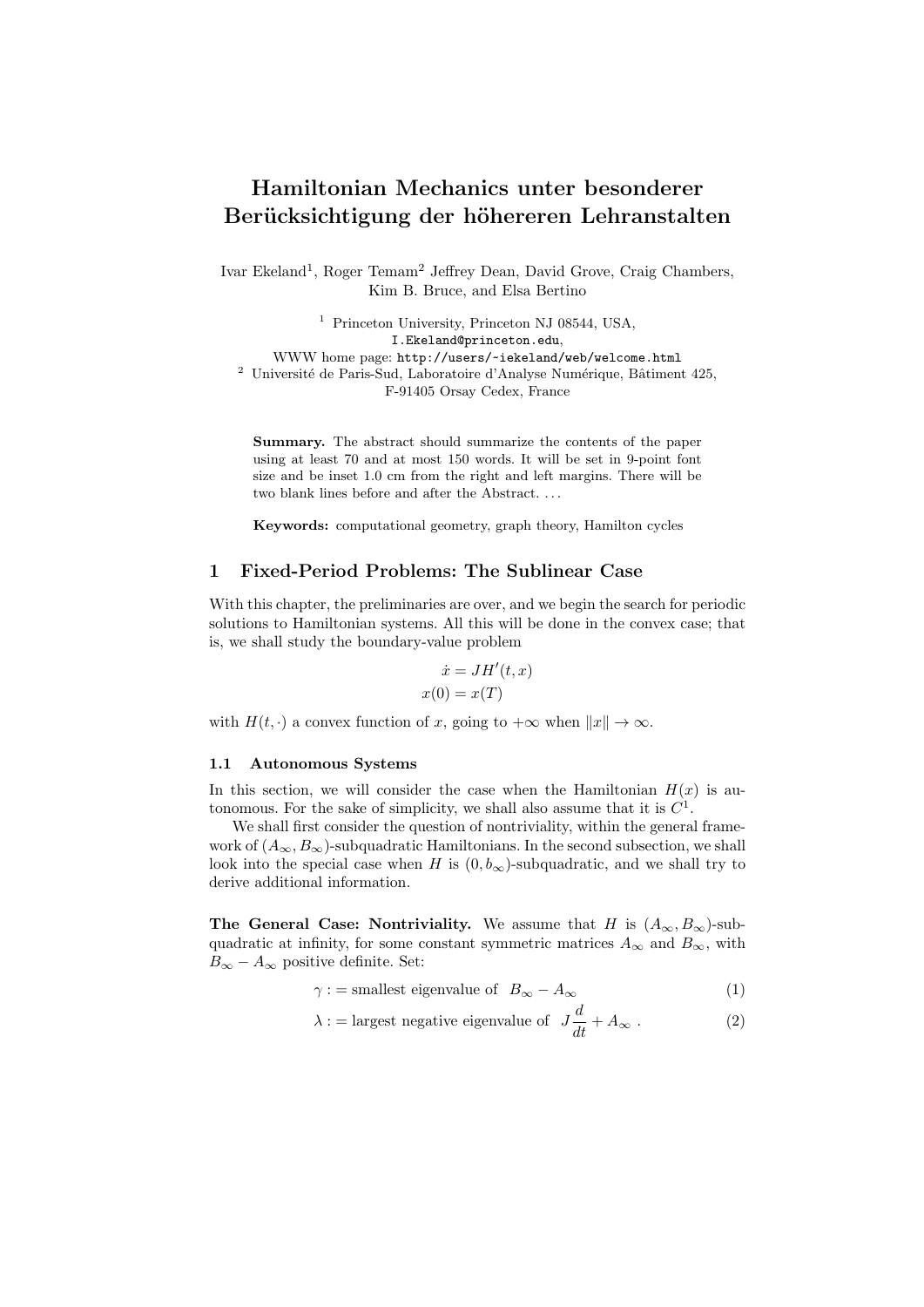## 2 Ivar Ekeland et al.

Theorem 1 tells us that if  $\lambda + \gamma < 0$ , the boundary-value problem:

$$
\begin{aligned}\n\dot{x} &= JH'(x) \\
x(0) &= x(T)\n\end{aligned} \tag{3}
$$

has at least one solution  $\bar{x}$ , which is found by minimizing the dual action functional:

$$
\psi(u) = \int_{o}^{T} \left[ \frac{1}{2} \left( A_{o}^{-1} u, u \right) + N^{*}(-u) \right] dt \tag{4}
$$

on the range of  $\Lambda$ , which is a subspace  $R(\Lambda)_L^2$  with finite codimension. Here

$$
N(x) := H(x) - \frac{1}{2} (A_{\infty} x, x)
$$
 (5)

is a convex function, and

$$
N(x) \le \frac{1}{2} \left( \left( B_{\infty} - A_{\infty} \right) x, x \right) + c \quad \forall x \ . \tag{6}
$$

**Proposition 1.** Assume  $H'(0) = 0$  and  $H(0) = 0$ . Set:

$$
\delta := \liminf_{x \to 0} 2N(x) ||x||^{-2} . \tag{7}
$$

If  $\gamma < -\lambda < \delta$ , the solution  $\overline{u}$  is non-zero:

$$
\overline{x}(t) \neq 0 \quad \forall t \tag{8}
$$

*Proof.* Condition (7) means that, for every  $\delta' > \delta$ , there is some  $\varepsilon > 0$  such that

$$
||x|| \le \varepsilon \Rightarrow N(x) \le \frac{\delta'}{2} ||x||^2 \tag{9}
$$

It is an exercise in convex analysis, into which we shall not go, to show that this implies that there is an  $\eta > 0$  such that

$$
f ||x|| \le \eta \Rightarrow N^*(y) \le \frac{1}{2\delta'} ||y||^2
$$
 (10)

Fig. 1. This is the caption of the figure displaying a white eagle and a white horse on a snow field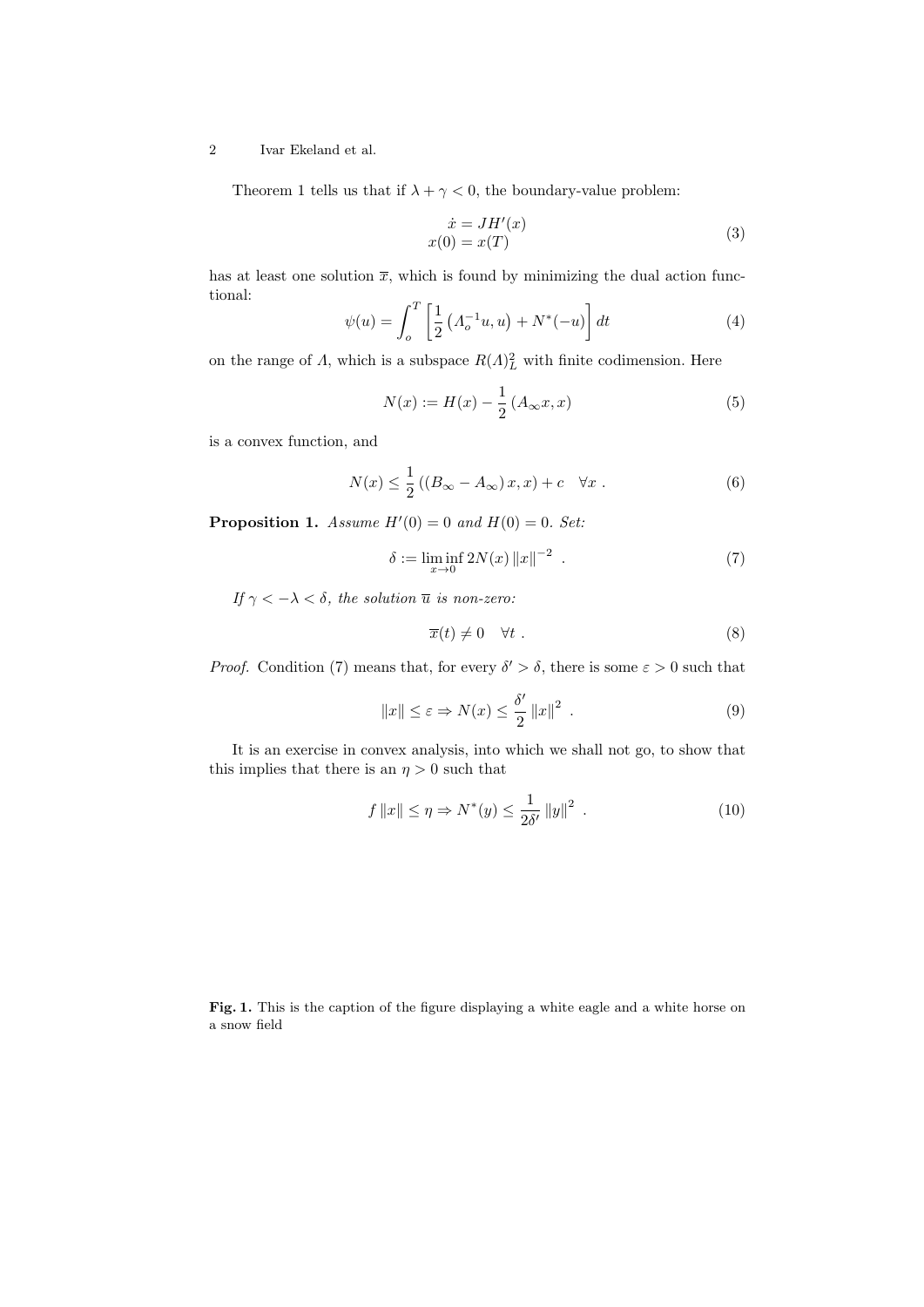Since  $u_1$  is a smooth function, we will have  $||hu_1||_{\infty} \leq \eta$  for h small enough, and inequality (10) will hold, yielding thereby:

$$
\psi(hu_1) \le \frac{h^2}{2} \frac{1}{\lambda} \|u_1\|_2^2 + \frac{h^2}{2} \frac{1}{\delta'} \|u_1\|^2 \tag{11}
$$

If we choose  $\delta'$  close enough to  $\delta$ , the quantity  $\left(\frac{1}{\lambda} + \frac{1}{\delta'}\right)$  will be negative, and we end up with

$$
\psi(hu_1) < 0 \quad \text{for} \quad h \neq 0 \quad \text{small} \tag{12}
$$

On the other hand, we check directly that  $\psi(0) = 0$ . This shows that 0 cannot be a minimizer of  $\psi$ , not even a local one. So  $\overline{u} \neq 0$  and  $\overline{u} \neq \Lambda_o^{-1}(0) = 0$ .

**Corollary 1.** Assume H is  $C^2$  and  $(a_{\infty}, b_{\infty})$ -subquadratic at infinity. Let  $\xi_1$ ,  $\ldots, \xi_N$  be the equilibria, that is, the solutions of  $H'(\xi) = 0$ . Denote by  $\omega_k$  the smallest eigenvalue of  $H''(\xi_k)$ , and set:

$$
\omega := \text{Min} \{ \omega_1, \dots, \omega_k \} \tag{13}
$$

If:

$$
\frac{T}{2\pi}b_{\infty} < -E\left[-\frac{T}{2\pi}a_{\infty}\right] < \frac{T}{2\pi}\omega\tag{14}
$$

then minimization of  $\psi$  yields a non-constant T-periodic solution  $\bar{x}$ .

We recall once more that by the integer part  $E[\alpha]$  of  $\alpha \in \mathbb{R}$ , we mean the  $a \in \mathbb{Z}$  such that  $a < \alpha \le a + 1$ . For instance, if we take  $a_{\infty} = 0$ , Corollary 2 tells us that  $\bar{x}$  exists and is non-constant provided that:

$$
\frac{T}{2\pi}b_{\infty} < 1 < \frac{T}{2\pi} \tag{15}
$$

or

$$
T \in \left(\frac{2\pi}{\omega}, \frac{2\pi}{b_{\infty}}\right) \tag{16}
$$

*Proof.* The spectrum of  $\Lambda$  is  $\frac{2\pi}{T}\mathbb{Z} + a_{\infty}$ . The largest negative eigenvalue  $\lambda$  is given by  $\frac{2\pi}{T}k_o + a_{\infty}$ , where

$$
\frac{2\pi}{T}k_o + a_{\infty} < 0 \le \frac{2\pi}{T}(k_o + 1) + a_{\infty} \tag{17}
$$

Hence:

$$
k_o = E\left[-\frac{T}{2\pi}a_\infty\right] \tag{18}
$$

The condition  $\gamma < -\lambda < \delta$  now becomes:

$$
b_{\infty} - a_{\infty} < -\frac{2\pi}{T}k_o - a_{\infty} < \omega - a_{\infty}
$$
\n(19)

which is precisely condition  $(14)$ .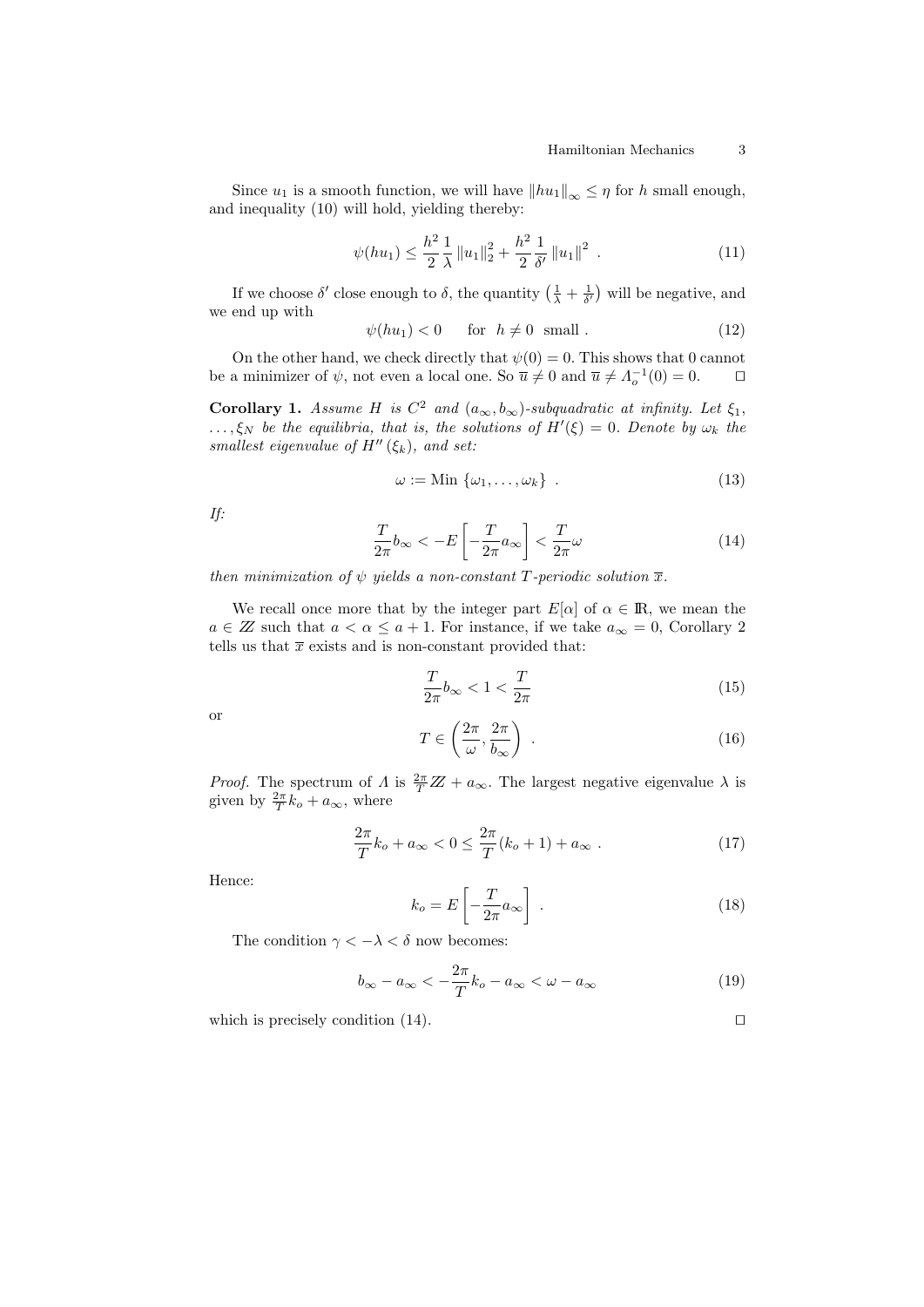4 Ivar Ekeland et al.

**Lemma 1.** Assume that H is  $C^2$  on  $\mathbb{R}^{2n}\setminus\{0\}$  and that  $H''(x)$  is non-degenerate for any  $x \neq 0$ . Then any local minimizer  $\tilde{x}$  of  $\psi$  has minimal period T.

*Proof.* We know that  $\tilde{x}$ , or  $\tilde{x} + \xi$  for some constant  $\xi \in \mathbb{R}^{2n}$ , is a T-periodic solution of the Hamiltonian system: solution of the Hamiltonian system:

$$
\dot{x} = JH'(x) \tag{20}
$$

There is no loss of generality in taking  $\xi = 0$ . So  $\psi(x) \geq \psi(\tilde{x})$  for all  $\tilde{x}$  in some neighbourhood of x in  $W^{1,2}(\mathbb{R}/TZ;\mathbb{R}^{2n})$ .

But this index is precisely the index  $i_T(\tilde{x})$  of the T-periodic solution  $\tilde{x}$  over the interval  $(0, T)$ , as defined in Sect. 2.6. So

$$
i_T(\tilde{x}) = 0.
$$
 (21)

Now if  $\tilde{x}$  has a lower period,  $T/k$  say, we would have, by Corollary 31:

$$
i_T(\widetilde{x}) = i_{k}i_{k}(\widetilde{x}) \geq k i_{T/k}(\widetilde{x}) + k - 1 \geq k - 1 \geq 1.
$$
 (22)

This would contradict  $(21)$ , and thus cannot happen.  $\Box$ 

Notes and Comments. The results in this section are a refined version of [1]; the minimality result of Proposition 14 was the first of its kind.

To understand the nontriviality conditions, such as the one in formula (16), one may think of a one-parameter family  $x_T$ ,  $T \in (2\pi\omega^{-1}, 2\pi b_{\infty}^{-1})$  of periodic solutions,  $x_T(0) = x_T(T)$ , with  $x_T$  going away to infinity when  $T \to 2\pi\omega^{-1}$ , which is the period of the linearized system at 0.

Table 1. This is the example table taken out of The TEXbook, p. 246

| Year      | World population |
|-----------|------------------|
| 8000 B.C. | 5,000,000        |
| 50 A.D.   | 200,000,000      |
| 1650 A.D. | 500,000,000      |
| 1945 A.D. | 2,300,000,000    |
| 1980 A.D. | 4,400,000,000    |

**Theorem 1 (Ghoussoub-Preiss).** Assume  $H(t, x)$  is  $(0, \varepsilon)$ -subquadratic at infinity for all  $\varepsilon > 0$ , and T-periodic in t

$$
H(t, \cdot) \qquad \text{is convex} \quad \forall t \tag{23}
$$

- $H(\cdot, x)$  is T−periodic  $\forall x$  (24)
- $H(t, x) \ge n(\Vert x \Vert)$  with  $n(s)s^{-1} \to \infty$  as  $s \to \infty$  (25)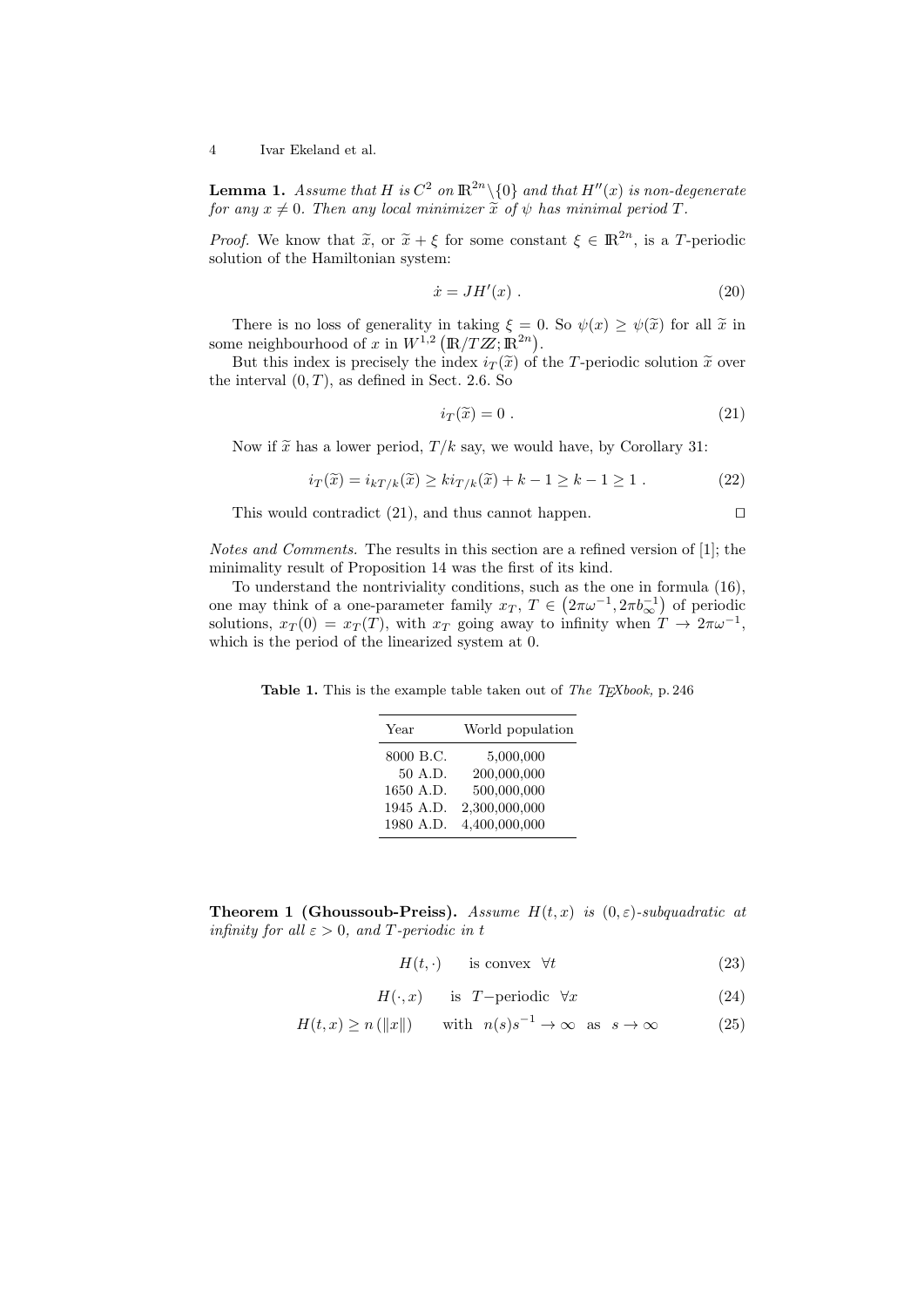Hamiltonian Mechanics 5

$$
\forall \varepsilon > 0 \;, \quad \exists c \; : \; H(t, x) \leq \frac{\varepsilon}{2} \|x\|^2 + c \; . \tag{26}
$$

Assume also that H is  $C^2$ , and  $H''(t, x)$  is positive definite everywhere. Then there is a sequence  $x_k, k \in \mathbb{N}$ , of kT-periodic solutions of the system

$$
\dot{x} = JH'(t, x) \tag{27}
$$

such that, for every  $k \in \mathbb{N}$ , there is some  $p_o \in \mathbb{N}$  with:

$$
p \ge p_o \Rightarrow x_{pk} \ne x_k . \tag{28}
$$

 $\Box$ 

Example 1 (External forcing). Consider the system:

$$
\dot{x} = JH'(x) + f(t) \tag{29}
$$

where the Hamiltonian H is  $(0, b_{\infty})$ -subquadratic, and the forcing term is a distribution on the circle:

$$
f = \frac{d}{dt}F + f_o \quad \text{with} \quad F \in L^2\left(\mathbb{R}/T\mathbb{Z}; \mathbb{R}^{2n}\right) \,, \tag{30}
$$

where  $f_o := T^{-1} \int_o^T f(t) dt$ . For instance,

$$
f(t) = \sum_{k \in \mathbb{N}} \delta_k \xi \tag{31}
$$

where  $\delta_k$  is the Dirac mass at  $t = k$  and  $\xi \in \mathbb{R}^{2n}$  is a constant, fits the prescription. This means that the system  $\dot{x} = JH'(x)$  is being excited by a series of identical shocks at interval T.

**Definition 1.** Let  $A_{\infty}(t)$  and  $B_{\infty}(t)$  be symmetric operators in  $\mathbb{R}^{2n}$ , depending continuously on  $t \in [0, T]$ , such that  $A_{\infty}(t) \leq B_{\infty}(t)$  for all t.

A Borelian function  $H : [0, T] \times \mathbb{R}^{2n} \to \mathbb{R}$  is called  $(A_{\infty}, B_{\infty})$ -subquadratic at infinity if there exists a function  $N(t, x)$  such that:

$$
H(t,x) = \frac{1}{2} (A_{\infty}(t)x, x) + N(t, x)
$$
\n(32)

 $\forall t$ ,  $N(t, x)$  is convex with respect to x (33)

$$
N(t, x) \ge n(||x||) \quad \text{with} \quad n(s)s^{-1} \to +\infty \quad \text{as} \quad s \to +\infty \tag{34}
$$

$$
\exists c \in \mathbb{R} : H(t, x) \le \frac{1}{2} \left( B_{\infty}(t)x, x \right) + c \quad \forall x . \tag{35}
$$

If  $A_{\infty}(t) = a_{\infty}I$  and  $B_{\infty}(t) = b_{\infty}I$ , with  $a_{\infty} \leq b_{\infty} \in \mathbb{R}$ , we shall say that H is  $(a_{\infty}, b_{\infty})$ -subquadratic at infinity. As an example, the function  $||x||^{\alpha}$ , with  $1 \leq \alpha < 2$ , is  $(0, \varepsilon)$ -subquadratic at infinity for every  $\varepsilon > 0$ . Similarly, the Hamiltonian

$$
H(t,x) = \frac{1}{2}k ||k||^2 + ||x||^{\alpha}
$$
\n(36)

is  $(k, k + \varepsilon)$ -subquadratic for every  $\varepsilon > 0$ . Note that, if  $k < 0$ , it is not convex.